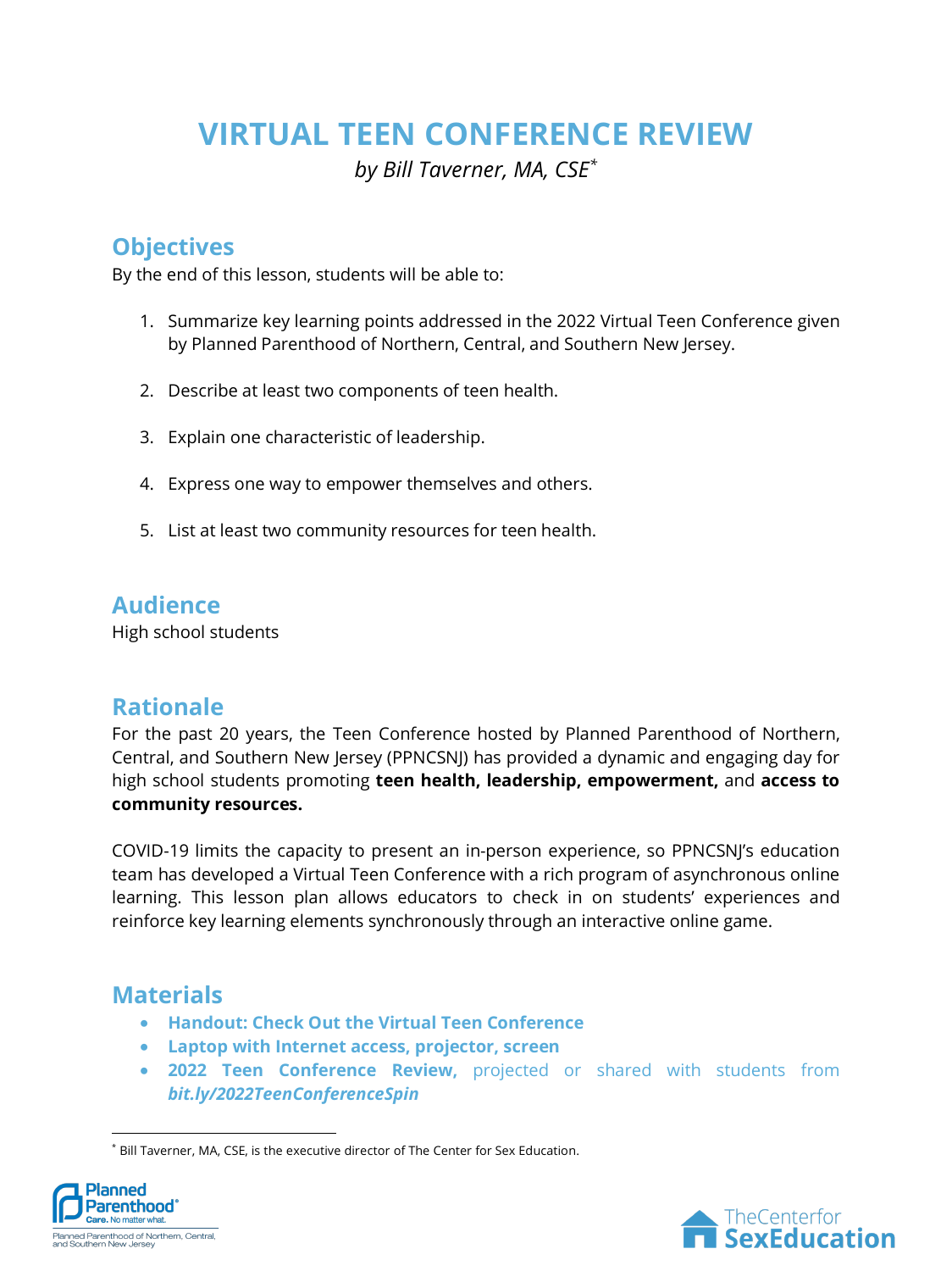#### **Procedure**

- In advance of the lesson, ask students to visit *www.teenconference.net.* Tell them they are to visit all website sections and complete the **Handout: Checking Out the Virtual Teen Conference.** Students are to write something worth remembering for each section of the website they visit.
- 2. Give students one week to visit the website and record their responses. They may print their handouts and record their answers manually or type their answers on their computers or tablets.
- After students have had a few days to complete the assignment, ask them to bring their responses to class.
- Ask students to raise their hands (or use the virtual "raise hand" button) to respond to the following.

#### **Raise your hand if…**

- …you completed this assignment the same day it was assigned.
- …you waited until last night to complete the assignment.
- …you found this assignment easy to do.
- …you had difficulty completing this assignment.
- …you found something on the website that you already knew.
- …you found something on the website that you didn't know.
- Explain that now the group will have the opportunity to discuss things about the Virtual Teen Conference that was memorable to them using a spin wheel. Project the spin wheel from **2022 Teen Conference Review,** available at *bit.ly/2022TeenConferenceSpin.*
- Call on a student to spin first. When the wheel lands on one of the Teen Conference components, the student may refer to the notes they took on the **Handout: Check Out the Virtual Teen Conference** and tell the group something they thought was worth remembering from that part of the website.



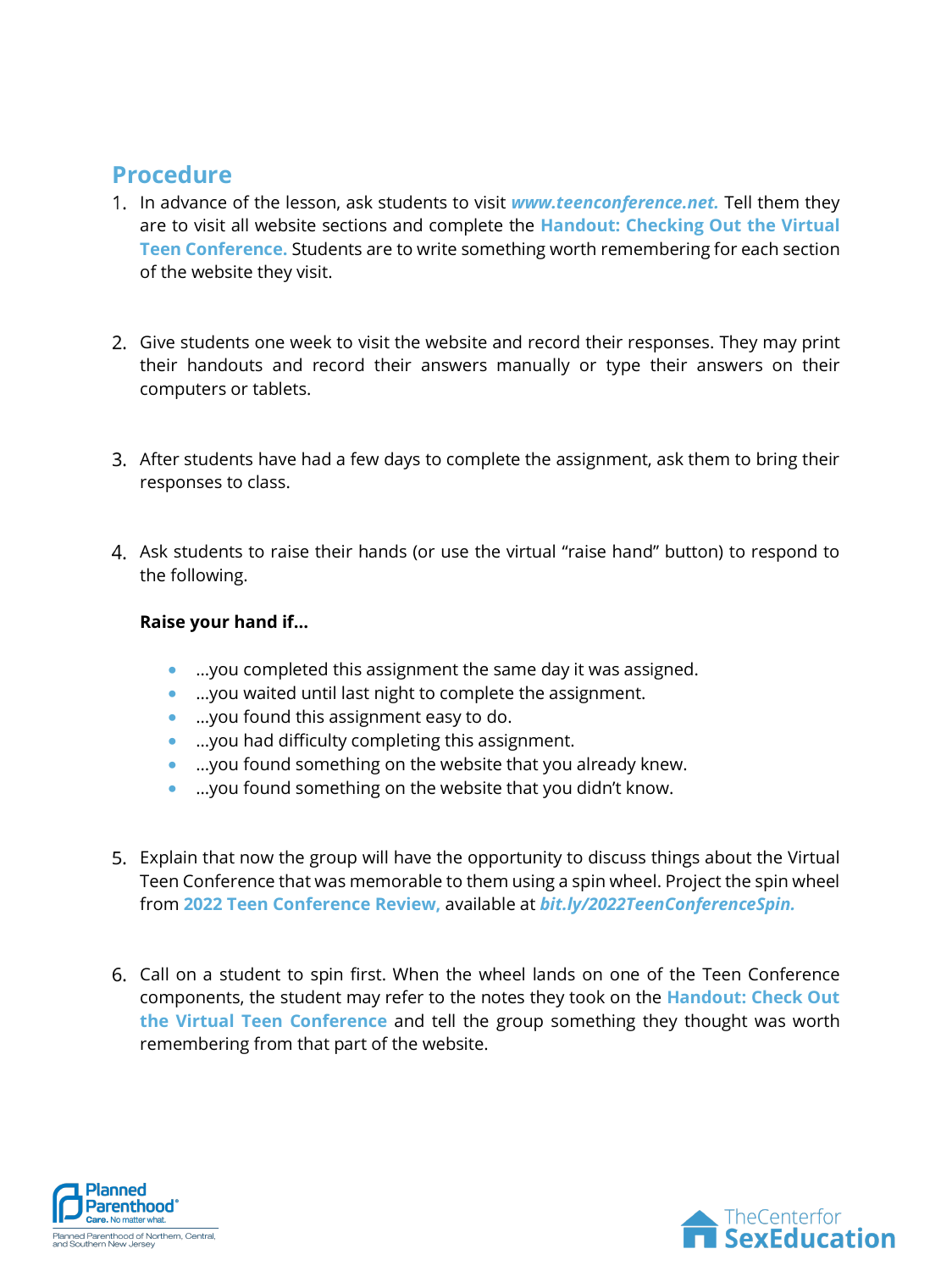- 7. Click "remove" at the bottom of the spin wheel and tell the first student they may call on another student to spin the wheel and respond to the conference component where the wheel lands.
- Continue until each student has had a chance to spin the wheel. If it is a small group of students, allow each student to spin the wheel a second time.

#### *Discussion Questions:*

- What is something you found memorable on the Virtual Teen Conference website that you did not get to say yet?
- What did you find interesting about what others said about the Virtual Teen Conference?
- What did you find most valuable about the Virtual Teen Conference?
- What questions do you still have?
- Note that the Virtual Teen Conference has four key themes: **teen health, leadership, empowerment,** and **access to community resources.** Tell students you will send them to four breakout groups, with each group assigned to discuss one of these themes. Each group will list three important things about their assigned topic, which they will share with the larger group.
- 10. Send students to four breakout groups as described above. Allow five to seven minutes for groups to arrive at their three important things to know, and then reconvene the entire group.
- 11. Ask a representative from each group to report back with what their group discussed.
- 12. Closing: Ask students to list in the chat one thing they plan to do as a result of their participation in the Virtual Teen Conference.



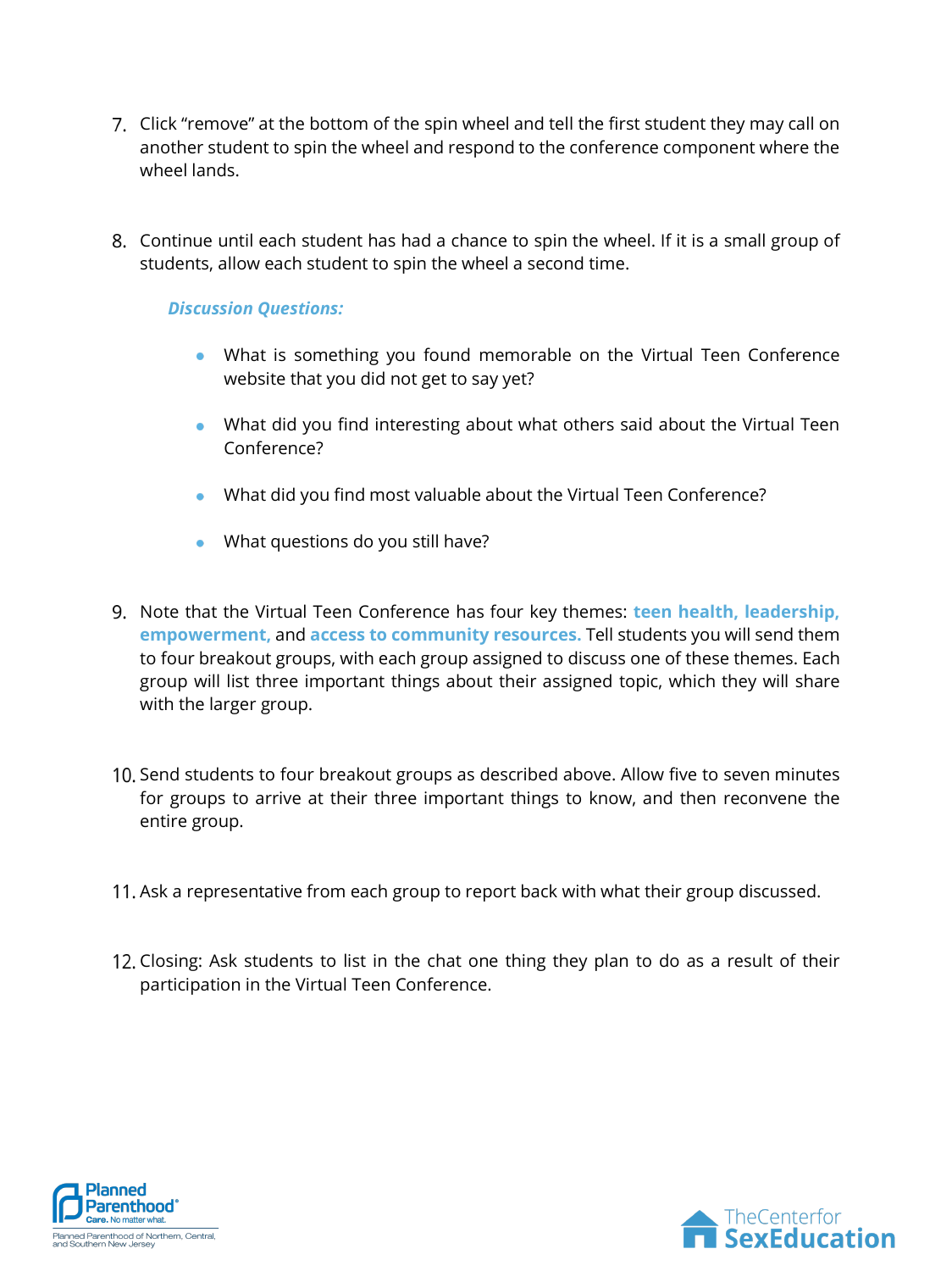### **CHECK OUT THE VIRTUAL TEEN CONFERENCE**

**Directions:** Visit *www.TeenConference.net.* Write down one thing that you think is worth remembering from each part of the website.

| <b>WEBSITE SECTION</b>                                 | <b>SOMETHING WORTH REMEMBERING</b> |
|--------------------------------------------------------|------------------------------------|
|                                                        | <b>Workshops &amp; Videos</b>      |
| 20 <sup>th</sup> Anniversary Testimonials              |                                    |
| <b>All About Condoms</b>                               |                                    |
| <b>Birth Control Bingo</b>                             |                                    |
| <b>Bodies: Different Shapes and</b><br><b>Sizes</b>    |                                    |
| <b>The Condom Lineup</b>                               |                                    |
| <b>Consent Traffic Light</b>                           |                                    |
| <b>Dating and Relationships</b>                        |                                    |
| <b>Emotion Management</b>                              |                                    |
| <b>Expressing Myself. My Way.</b>                      |                                    |
| <b>Five Workplace Tips to Land</b><br><b>That Job!</b> |                                    |
| <b>Gen Z Roundtable of Advocacy</b>                    |                                    |
| <b>Get Yourself Tested</b>                             |                                    |
| <b>How to Be an LGBTQ Ally</b>                         |                                    |



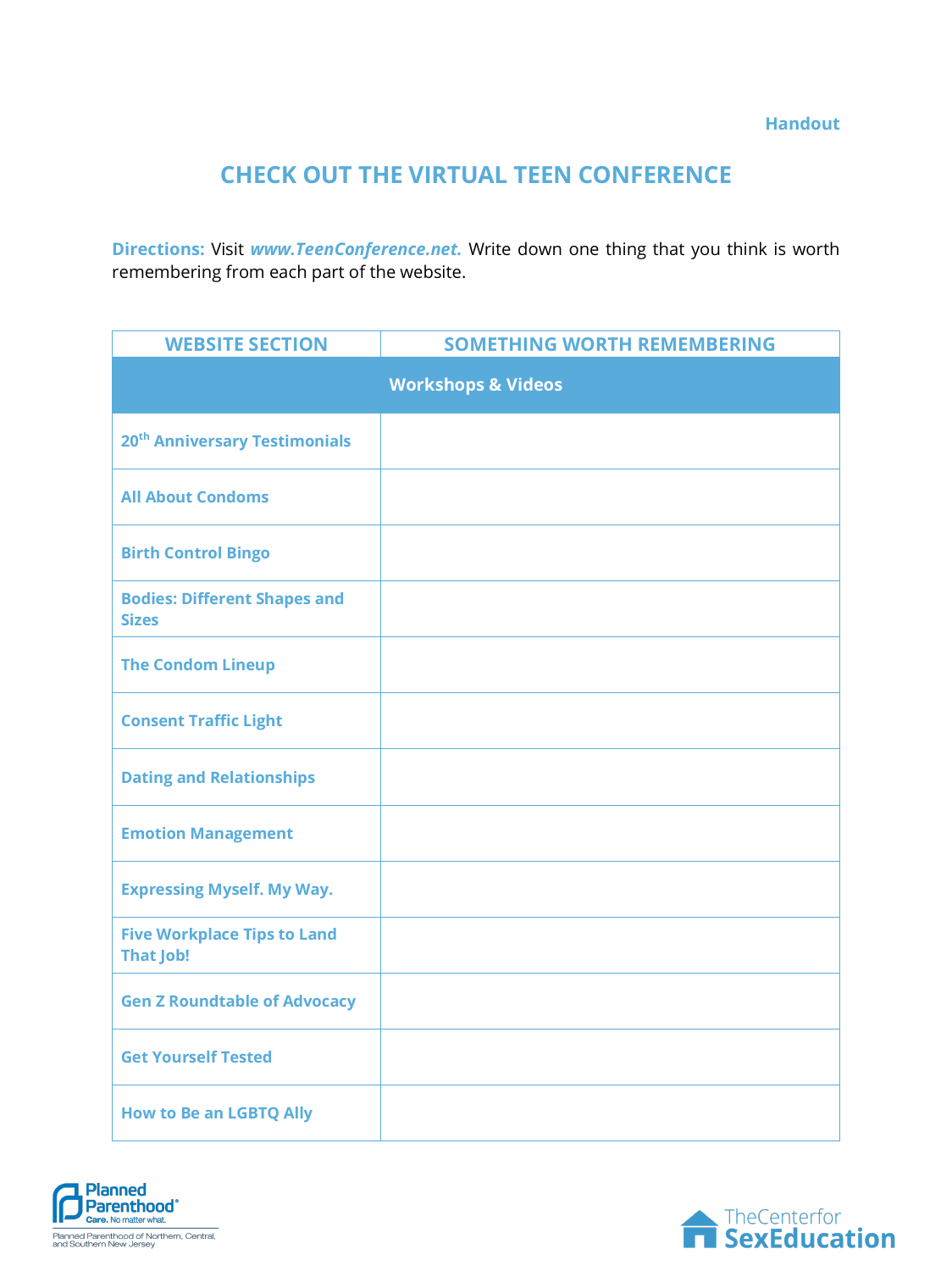| <b>Internet Safety for Teens</b>                                     |  |
|----------------------------------------------------------------------|--|
| <b>Living in an Age of Consent</b>                                   |  |
| <b>Making Your Voice Heard</b>                                       |  |
| <b>Maybe You Should Go</b>                                           |  |
| <b>Meet the College Ambassadors</b>                                  |  |
| <b>Mindfulness (Chill Space with</b><br>Anne)                        |  |
| <b>Not ANOTHER COVID-19</b><br><b>Presentation!</b>                  |  |
| <b>Peer Ed Promo</b>                                                 |  |
| <b>Peer Educators: Let's Talk About</b><br><b>SexEducation</b>       |  |
| <b>Pronouns 101</b>                                                  |  |
| <b>Reproductive Justice is the</b><br><b>Moment!</b>                 |  |
| <b>Reproductive Rights</b>                                           |  |
| <b>Self-Care Hand Stitching</b>                                      |  |
| <b>Self-Care Scavenger Hunt</b>                                      |  |
| <b>STD Testing</b>                                                   |  |
| <b>Stigma Busting: Sex and STIs</b>                                  |  |
| <b>Teen Conference Trailer</b>                                       |  |
| <b>Teen Pregnancy Prevention and</b><br><b>Healthy Relationships</b> |  |



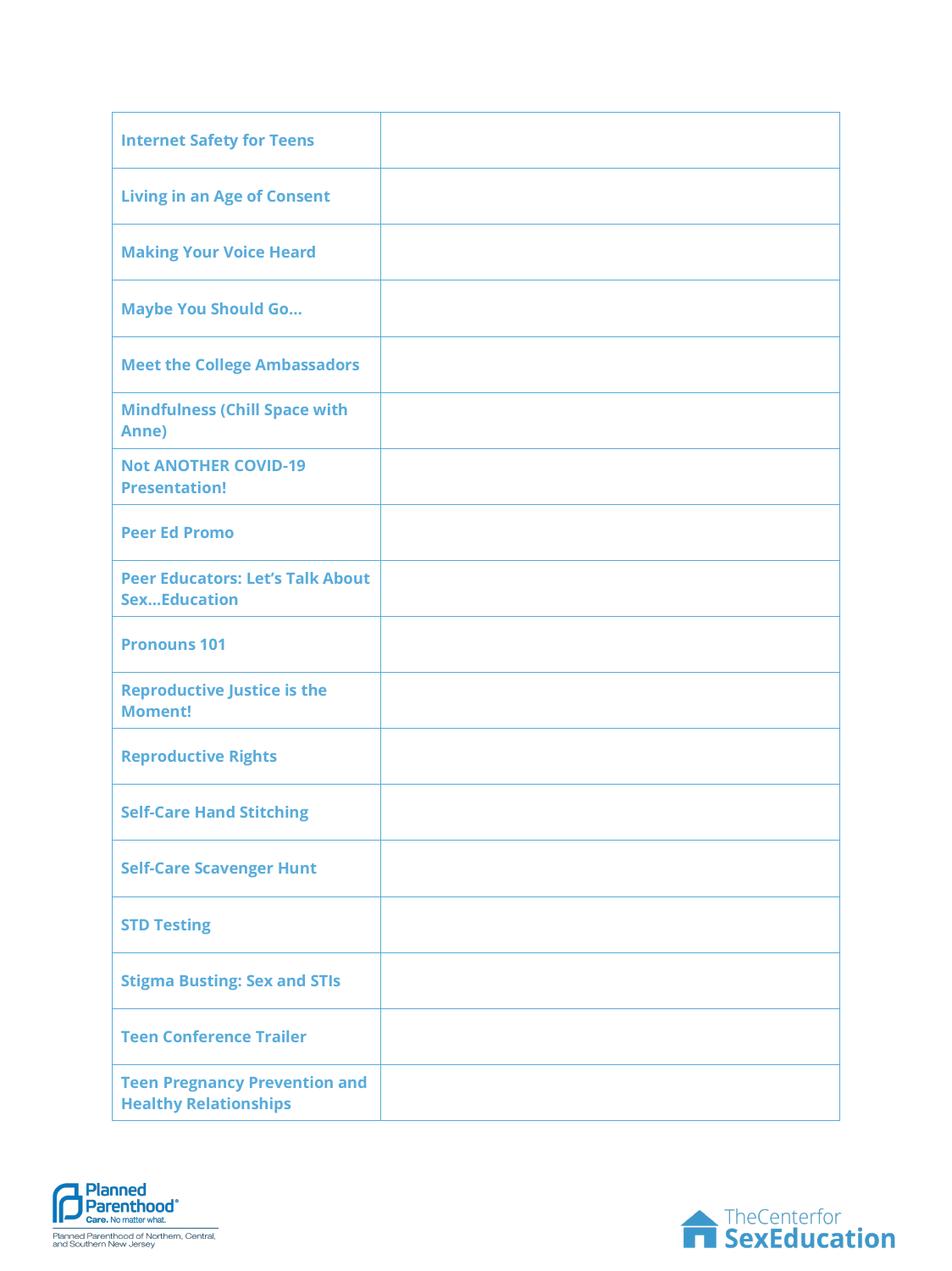| <b>Teen Speak</b>                                                           |  |  |
|-----------------------------------------------------------------------------|--|--|
| This is Me & Who Are You?                                                   |  |  |
| <b>Welcome</b>                                                              |  |  |
| <b>What is a Condom?</b>                                                    |  |  |
| <b>What is Sexual Orientation?</b>                                          |  |  |
| <b>What's Your Sexual Footprint?</b>                                        |  |  |
| <b>Who You Like and Who You</b><br><b>Love</b>                              |  |  |
| <b>Yoga for Teens</b>                                                       |  |  |
| Art, Music, Self-Care, and More!                                            |  |  |
|                                                                             |  |  |
| <b>Making a Self-Care Zine</b>                                              |  |  |
| <b>Musical Performance</b>                                                  |  |  |
| <b>Roo</b>                                                                  |  |  |
| <b>Self-Care, Coping, and Silver-</b><br><b>Linings During the Pandemic</b> |  |  |
| <b>Self-Care TikToks</b>                                                    |  |  |
| <b>Teen Resources</b>                                                       |  |  |
| <b>Virtual Chill Space</b>                                                  |  |  |
| <b>Voices of Strength, Resilience &amp;</b><br><b>Courage</b>               |  |  |